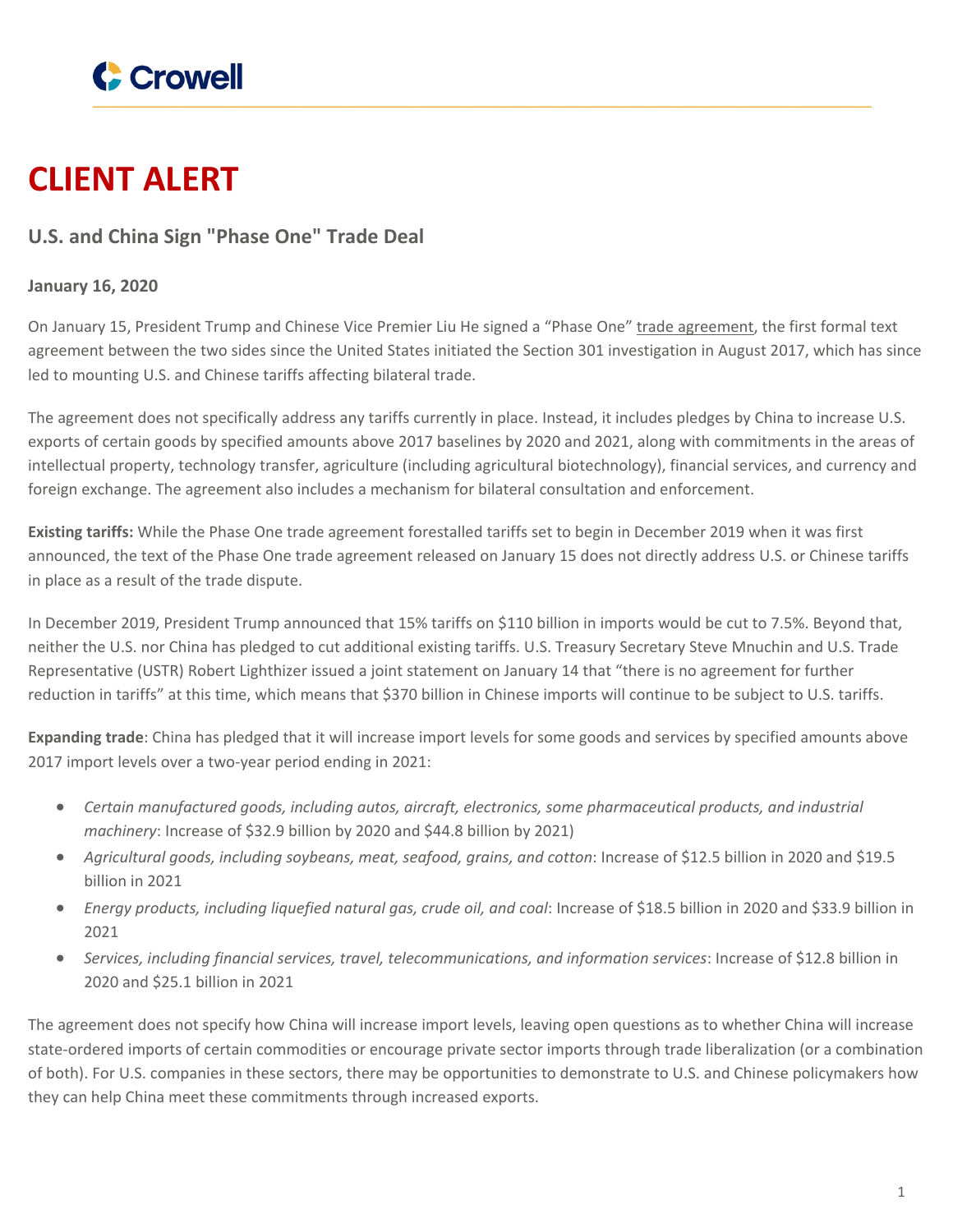

**Intellectual property**: China has agreed to commitments strengthening protections for trade secrets (including from misappropriation via cyber intrusions), combatting online piracy, enhancing patent protections for pharmaceuticals, improving trademark and copyright enforcement, and preventing manufacture and export of pirated or counterfeit goods, including unlicensed use of software.

**Technology transfer**: China has agreed that it will not support or direct outbound foreign investment aimed at acquiring foreign technology, and that it will refrain from pressuring (formally or informally) U.S. entities to transfer technology through administrative or licensing requirements or as a condition of market access.

**Agriculture**: China has agreed to commitments related to sanitary and phytosanitary approvals for a range of agricultural imports, including dairy, infant formula, meat, grains, pet food, and biotechnology products.

**Financial services**: China has agreed to commitments relaxing controls and enhancing approval systems for U.S. financial services companies operating in China, including the removal of foreign equity limits for the insurance, securities and fund management, and futures sectors.

**Macroeconomic policies and exchange rate**: Both sides committed to make public disclosures of foreign exchange reserve and balance of payments data, and avoid competitive currency devaluations and manipulation of exchange rates.

**Enforcement**: On enforcement, the Phase One Agreement establishes new bilateral consultative bodies to discuss implementation of the agreement, including:

- A "**Trade Framework Group**" chaired by the U.S. Trade Representative and a Chinese Vice Premiere, for semiannual, high-level consultation on the status of the agreement's implementation;
- A "**Bilateral Evaluation and Dispute Resolution Office**" within each government, led by a Deputy U.S. Trade Representative and a Chinese Vice Minister respectively, that will meet quarterly to assess specific issues and complaints, and;
- A re-established bilateral macroeconomic dialogue, led by the U.S. Secretary of the Treasury and a designated Chinese Vice Premier, that will meet "regularly."

The Trump Administration has stated that it will enter into negotiations for a "Phase Two" agreement, seeking to address issues not covered in Phase One.

Further information on U.S. and Chinese tariffs currently in place can be found [here](https://www.cmtradelaw.com/2018/10/latest-u-s-trade-actions-tariffs-and-other-countries-retaliatory-measures/).

For more information, please contact the professional(s) listed below, or your regular Crowell & Moring contact.

## **Robert [Holleyman](https://www.crowell.com/professionals/Robert-Holleyman)**

Partner and C&M International President & CEO – Washington, D.C. Phone: +1.202.624.2505 Email: [rholleyman@crowell.com](mailto:rholleyman@crowell.com)

**John B. [Brew](https://www.crowell.com/professionals/John-Brew)** Partner – Washington, D.C.